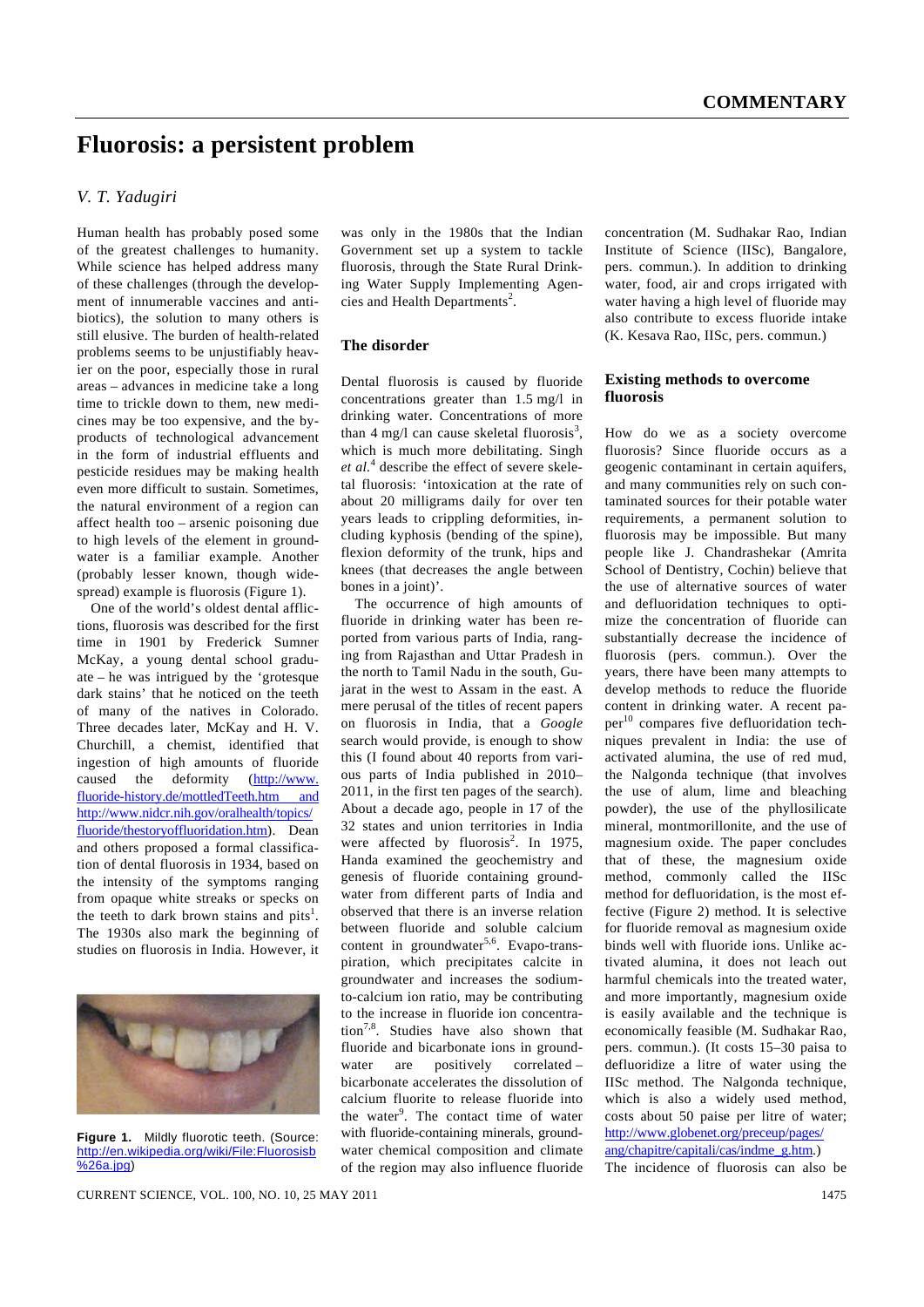## **COMMENTARY**



**Figure 2.** The Indian Institute of Science (IISc) method for defluoridation of water, being implemented in Pavagada Taluk, Tumkur District, Karnataka (courtesy: M. Sudhakar Rao). (Inset) The defluoridation equipment for the IISc method. The simplicity of the technique ensures its affordability.

reduced by the treatment of water by reverse osmosis and solar distillation, and using harvested rainwater for drinking. (A solar distillation unit would cost approximately Rs  $1867/m^2$  and the cost of operation is Rs 6/h, with the output being 3–4 l/m<sup>2</sup>/day; http://www.tnau.ac. in/aecricbe/aetc/bio12.htm.) Novel methods such as the use of powdered corn cobs coated with aluminium or calcium chloride have also been proposed for defluoridation of water $^{11}$ .

 Over the years, scientists and the government have tried to take these defluoridation techniques to the most affected people in India – the villagers. However, many feel that these efforts are inadequate. Kesava Rao says, 'A reason for the persistence of fluorosis is the inability to transfer ideas from the lab to the field level. Academics have often focused on publishing papers, without worrying about the practical problems associated with implementation at the field level. Another reason is the lack of adequate monitoring. Defluoridation units that have been installed usually become defunct after some time, as there is no follow-up. For example, one family was drinking water from an activated alumina filter long after the filter was saturated with fluoride, and hence was not functional' (pers. commun.). Sudhakar Rao

expresses similar concerns: 'Majority of the water-treatment plants for defluoridation, iron-removal, desalination, etc. installed under the Rural Water Supply Programme are found to be nonfunctional due to lack of adequate training, lack of funds and non-involvement of the community in the operation and maintenance of the treatment plants. About 85% of the water-treatment units installed in the early 90s became nonfunctional within two to three years of their installation. Comparatively, a number of domestic filters provided under pilot projects in parts of Rajasthan are reported to be functioning successfully because of measures taken to train the local community in the operation and maintenance of the units in advance' (pers. commun.).

 A peculiar problem that is associated with fluorosis is that often people do not even consider it a disorder! Dental fluorosis is perceived by many as a question of appearance, rather than health. In fact, a 1956 paper on fluorosis says, '. . .in the milder forms of fluorosis the enamel of the tooth has a high luster which enhances the beauty of the tooth rather than disfigures it<sup> $12$ </sup>. In countries like India, even severe forms of the disorder like skeletal fluorosis, are seen as problems that have to be lived with.

Kesava Rao illustrates this point: 'I met a person in Bagepalli (a small town in Karnataka) recently who used to suffer from joint pain, probably because of ingestion of water containing a high level of fluoride. It was only because of an NGO that a rainwater harvesting system was put up in his house and he became aware that fluoride may be the culprit. After drinking rainwater for a few months, his pain disappeared. Before the rainwater system was set up, he had attributed the pain to his fate.' (pers. commun.)

### **Defluoridation through diet?**

Conventional methods for defluoridation have a few drawbacks. When chemical methods are used, ways must be devised for regeneration of the adsorbent used, and disposal of the spent chemicals. Some of the methods may be expensive, and thus unavailable to the rural population. Some others such as solar distillation may not be reliable sources of water throughout the year. For instance, Kesava Rao says that the output of a solar distillation unit installed in his department varied from 0.3 to 4.0  $1/m^2$ /day, depending on the weather conditions (pers. commun.). In such a situation, a method to control fluorosis through diet would come as a blessing.

 Many indigenous communities in India use tamarind in their daily cooking. Apart from adding to the taste of the food, this familiar condiment may also be contributing to healthy teeth by reducing the incidence of fluorosis. The effect of tamarind in enhancing fluoride excretion was first studied by Khandare *et al.*13. They discovered that fluoride excretion was greater in dogs fed with tamarind, and retention of fluoride in the femur bone in these dogs was lower when compared to the control group. A similar study done in 2002 showed that the effect of tamarind on fluoride excretion was similar in human subjects too – fluoride excretion was found to be  $4.8 \pm 0.22$  mg/day during the tamarind ingestion period compared to  $3.5 \pm$ 0.22 mg/day during the control period when the subjects were fed tamarind-free diet. In addition, tamarind was also found to decrease zinc and magnesium excretion, thus contributing further to the health of the subjects $14$ . The same group undertook a field study on the effect of tamarind ingestion in a fluorotic village